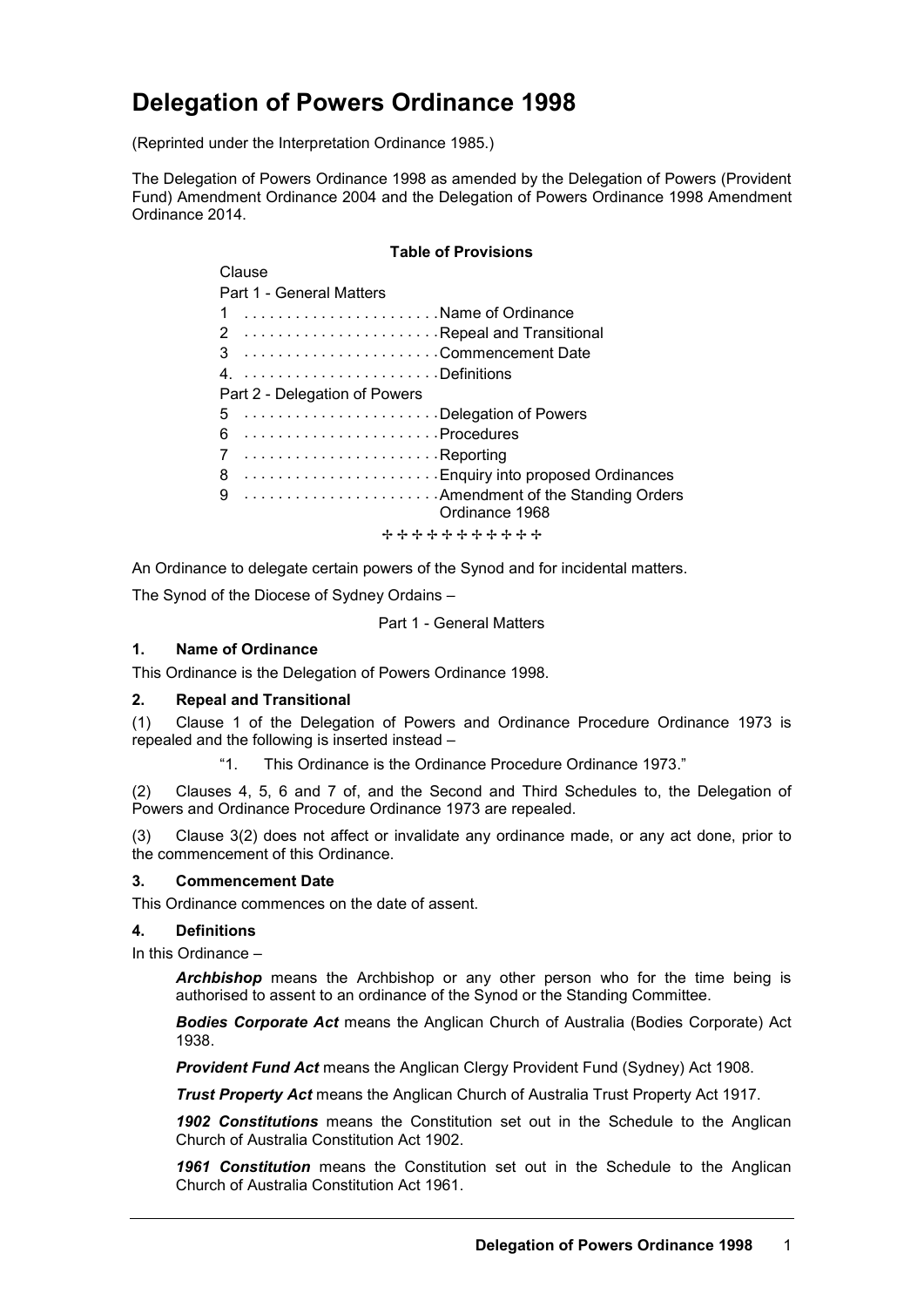# **5. Delegation of Powers**

(1) During the recess of the Synod, the Standing Committee, in the place of the Synod, may exercise all or any of the powers and functions and do and make such of the things as are referred to in –

(a) the following sections of the Trust Property Act –

Sections 11, 12, 14, 15, 16, 19, 24, 25, 26, 26A, 27, 27A, 32, 32A, 32B and 37; and

- (b) the following sections of the Bodies Corporate Act Sections 4, 5, 6, 7, 10 and 11; and
- (c) subject to Article 7(2) of the 1902 Constitutions, the following articles of the 1902 Constitutions –

Articles 2(1) and 3(2); and

(d) the following sections of the Provident Fund Act –

Sections 3(2) and 8; and

(e) the following sections of the 1961 Constitution –

Sections 28A(2) and (3),

and permits the Standing Committee to assent to a bill in exercise of this delegated authority by ordinance only.

(2) Notwithstanding clause 5(1), the Standing Committee may not make an ordinance under section 26 of the Trust Property Act if –

- (a) the proposed ordinance relates to church trust property held for the sole benefit of a particular parish; and
- (b) the majority of the parish council (if any) for the time being of that parish has not consented in writing to the making of that ordinance.

(3) Any ordinance proposed to be made by the Standing Committee partly or wholly under the powers referred to in clause 5(1) at any stage before the proposed ordinance is assented  $to -$ 

- (a) may be referred to the Synod by the Archbishop; and
- (b) must be referred to the Synod by the Archbishop upon the request in writing of any 3 members of the Standing Committee,

and, if so referred, assent must be withheld.

# **6. Procedures**

In exercising the powers and functions and doing and making the things referred to in the sections and articles referred to in clause 5(1) the Standing Committee must follow the procedure in the Standing Orders of the Synod and the Ordinance Procedure Ordinance 1973, so far as that procedure can be applied.

# **7. Reporting**

The Standing Committee must report to the Synod from time to time on any exercise of the powers and functions or the doing or making of such of the things as are referred to in the sections and articles referred to in clause 5(1).

# **8. Enquiry into proposed Ordinances**

(1) During the recess of the Synod the Standing Committee may consider any proposed ordinance notwithstanding that leave to introduce the proposed ordinance has or has not been obtained from the Synod.

 $(2)$  If –

- (a) an application is made for an ordinance to direct the sale or other dealing with church trust property under section 26 of the Trust Property Act;
- (b) the church trust property is held for the sole benefit of a particular parish; and